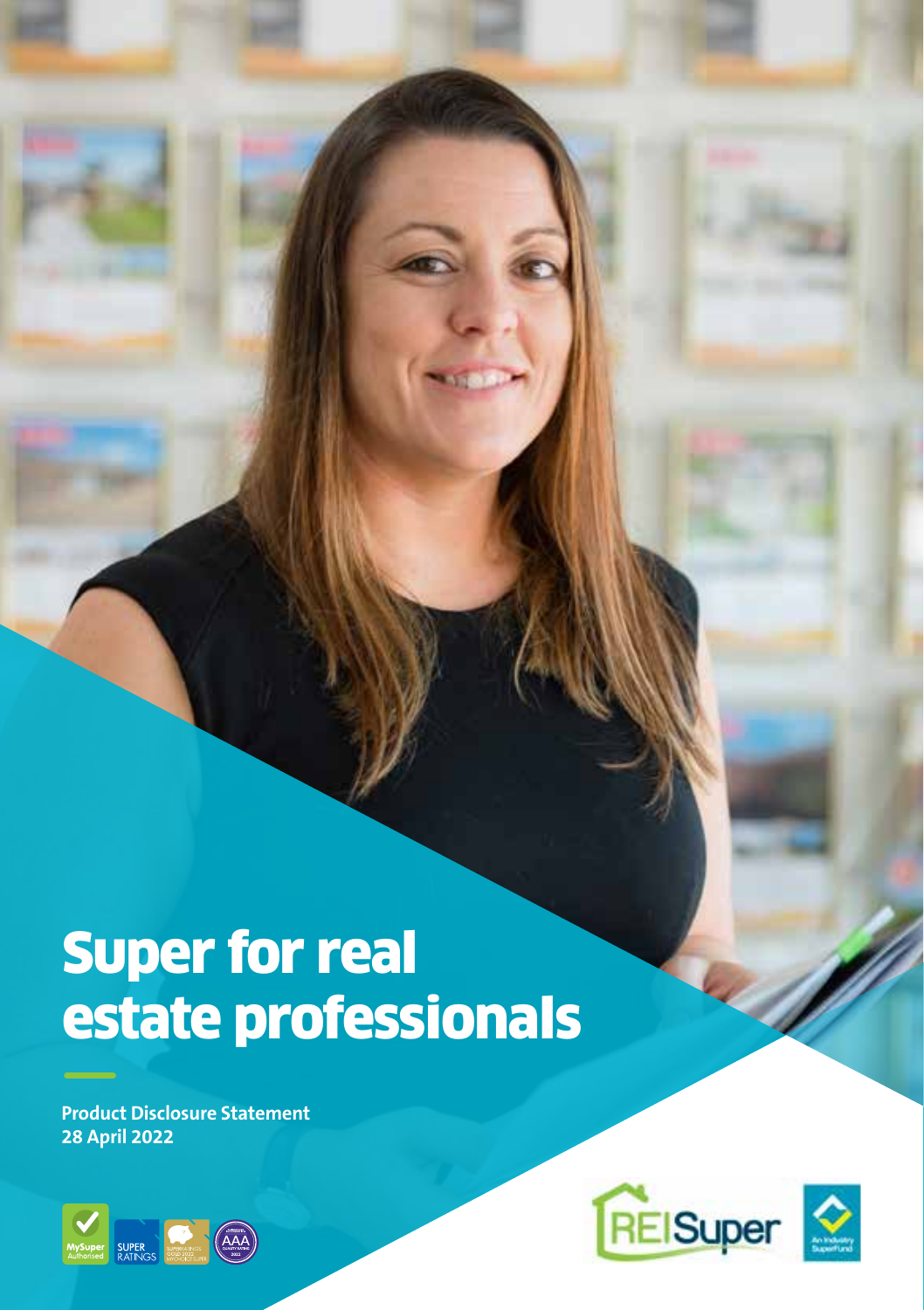### **Contents**

- **1 About REI Super**
- **2 How super works**
- **3 Benefits of investing with REI Super**
- **4 Risks of super**
- **5 How we invest your money**
- **6 Fees and costs**
- **7 How super is taxed**
- **8 Insurance in your super**
- **9 How to open an account**

#### **Important information you should be aware of:**

This Product Disclosure Statement (PDS) contains information about REI Super's MySuper product which is the Balanced Option. This PDS is a summary of significant information and contains a number of references to important information (each of which form part of the PDS, but not contained in it). When you see this icon <sup>(0</sup>), you will know that there is other information you should read which you can download from **reisuper.com.au**. You should consider that information before making a decision about the product.

This document provides general information only and does not take into account your objectives, financial situation or needs. You should obtain financial advice tailored to your personal circumstances.

Please note the information in this PDS is current at 28 April 2022 and is subject to change from time to time. Information in this PDS (including any guide or factsheet that forms part of this PDS), that is not materially adverse information, may be updated by being made available from **reisuper.com.au** or you can obtain the updated information (free of charge) by calling us on **1300 13 44 33** to request a paper or electronic copy.

For further information about REI Super, please refer to our website **reisuper.com.au**. The latest Product Dashboard for the Fund's MySuper product can be found at r**eisuper.com.au/mysuper**. Other important information about the Fund and Trustee, including executive and director information and additional documents prescribed by superannuation law, are available on our website under the **About Us** section.

This Product Disclosure Statement for REI Super has been prepared and issued on 28 April 2022 by the Trustee of the Fund, REI Superannuation Fund Pty Limited (ABN 68 056 044 770), Australian Financial Services Licence 240569, SPIN REI0001AU RSE L0000314. REI Super (ABN 76 641 658 449) RSE R1000412. MySuper unique number 76641658449129.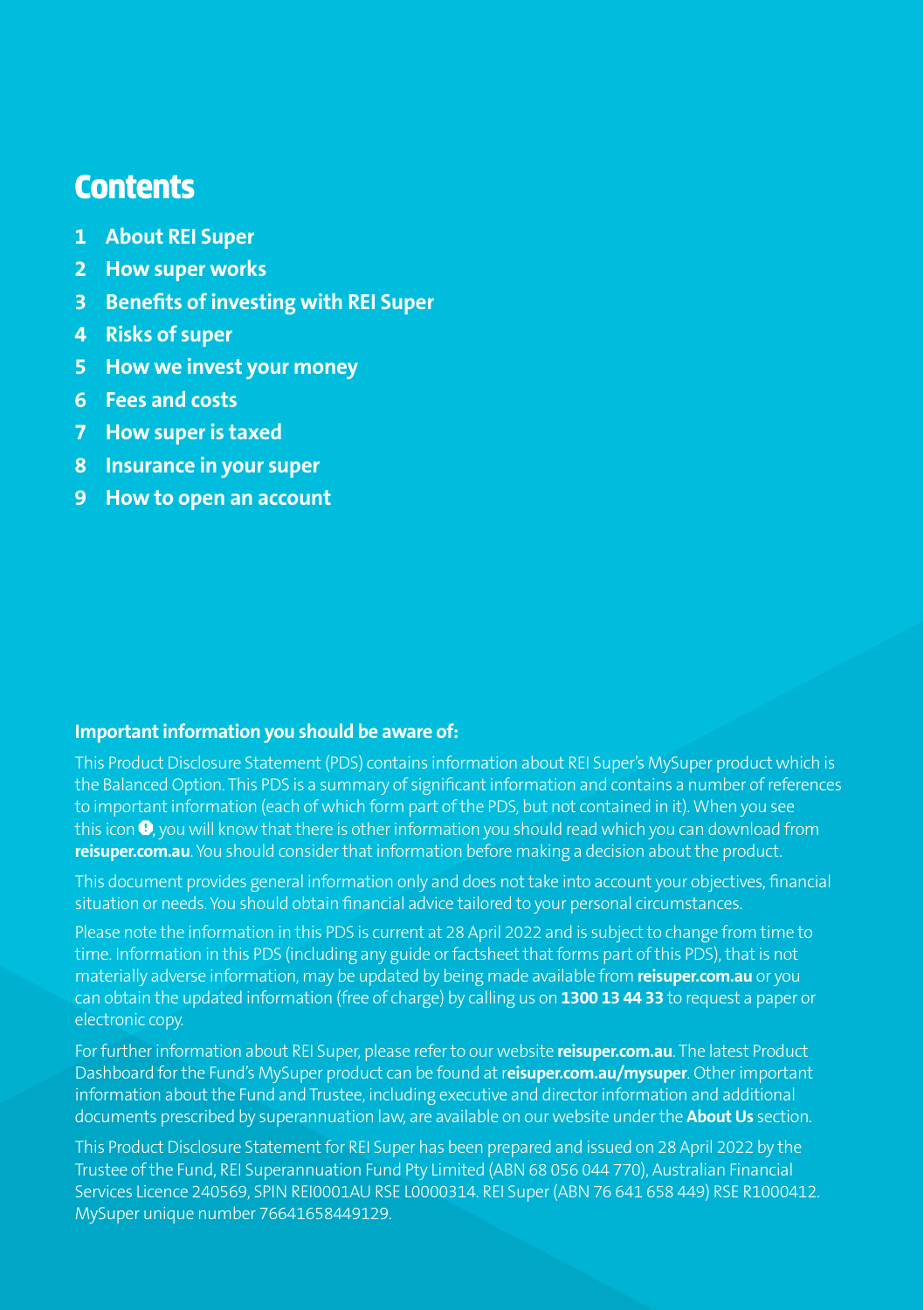

### 1. About REI Super

**REI Super ('the Fund') was established in 1975. It is the industry superannuation fund (profits to members) for the real estate industry. We're also a 'public offer' super fund, which means anyone can join. We operate solely for the benefit of our members and pride ourselves on offering value-for-money super products and services.**

REI Super acts in the best financial interests of all members and obtains professional independent advice to assist in achieving the Fund's objectives. There are currently seven Trustee directors who are elected by employee members of the Fund. The elected directors have appointed an independent chair who is a director and also two additional independent Trustee directors.

REI Superannuation Fund Pty Limited acts as trustee (in this document referred to as the Trustee or simply we) of REI Super (in this document referred to as the Fund or simply us). Where we refer in this document to the word our, we may be referring to either or both the Trustee and the Fund. All references for these entities required by law can be found by going to **reisuper.com.au**.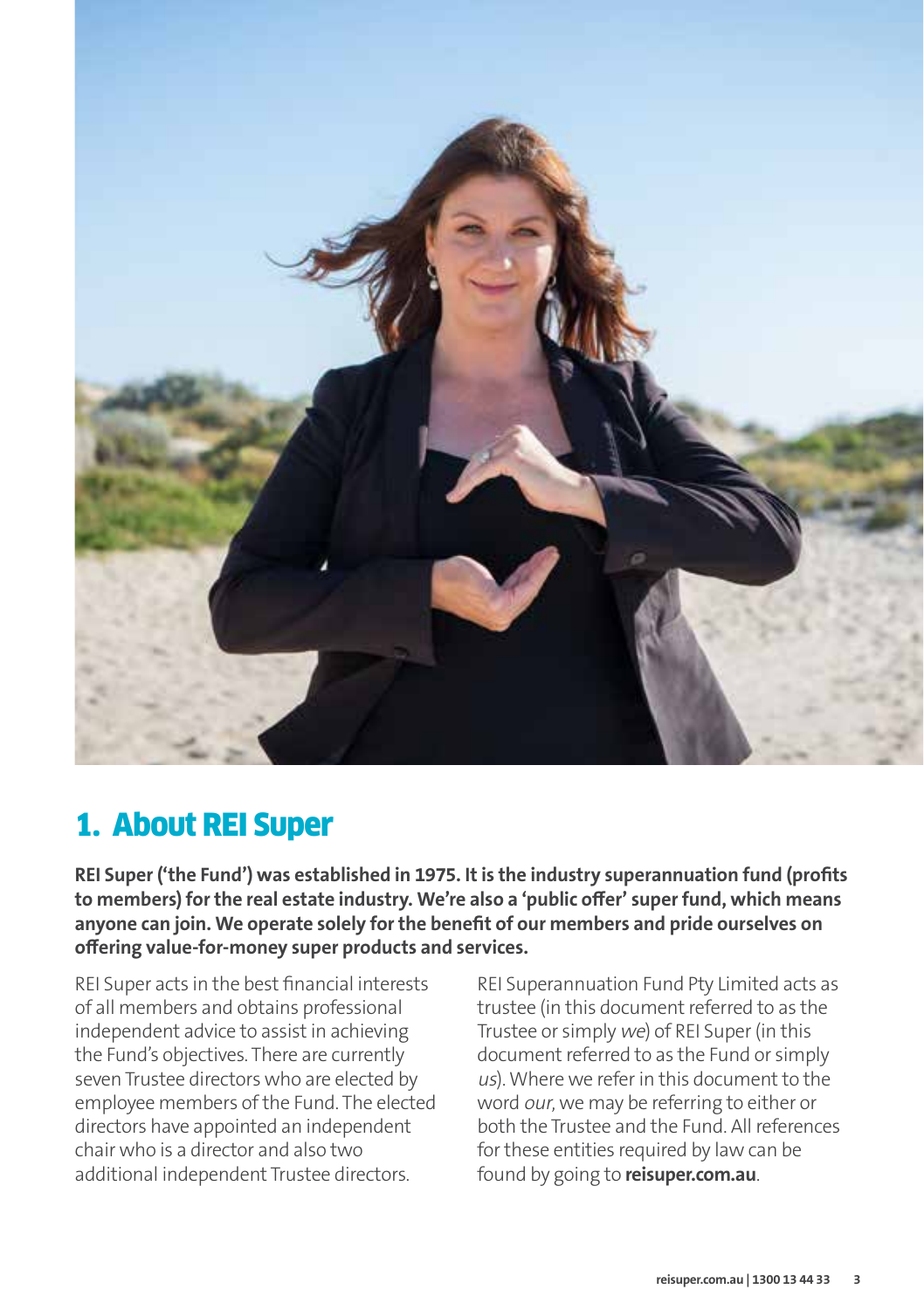# 2. How super works

#### **Superannuation (super) is a tax-effective retirement savings vehicle.**

In simple terms, contributions and rollovers are the money that is put into your REI Super account. They can be from your employer, yourself, your spouse, the Government or by consolidating your super accounts you have had elsewhere.

Most people have the right to choose which super fund their employer should direct their Superannuation Guarantee and/ or Award contributions. They are in part, compulsory and tax savings are provided by the Government.

#### **Contributing to your super**

REI Super accepts:

- Contributions from employers. These may be Superannuation Guarantee and/or Award contributions and also additional employer contributions
- Contributions from members. You can make contributions to REI Super, either after-tax or pre-tax (e.g. salary sacrifice)
- Contributions from members for their spouse. You can make contributions for your spouse if they are a low-income earner, and split contributions with your spouse
- Rollovers and transfers of existing benefits from other superannuation funds or rollover vehicles
- Government payments. These include co-contributions and the Low Income Superannuation Tax Offset (LISTO)
- Super guarantee payments from the Australian Taxation Office (ATO)
- Downsizing contributions from those eligible

You can put extra money into super, over and above the contributions your employer makes. There is generally no minimum contribution amount. However, there are superannuation law imposed limits on the level of contributions that are concessionally taxed, and some contributions cannot be accepted until we receive your Tax File Number or as a result of superannuation laws which limit the acceptance of certain contributions on or after age 67 depending on your work status. To find out more go to **apra.gov.au**, **ato.gov.au** or **moneysmart.gov.au.**

#### **Investments**

REI Super offers you a range of investment options to cater for your own particular preferences about return and risk.

With REI Super, you can choose how your super is invested from amongst nine investment options. You can choose to invest in a single option or a mixture of them, depending on your investment needs.

If you do not choose which investment option you would like your money invested in, your super will go into the Balanced Option. This is known as our MySuper option.

#### **Accessing the money you put into super**

Because super is for your retirement, the law is strict about how and when you can access your money. To find out more go to **moneysmart.gov.au.**

You should read the important information about... how super works, including making additional contributions or withdrawals. Go to **reisuper.com.au** and read **How super works**. The material relating to how super works may change between the time when you read this PDS and the day when you acquire the product.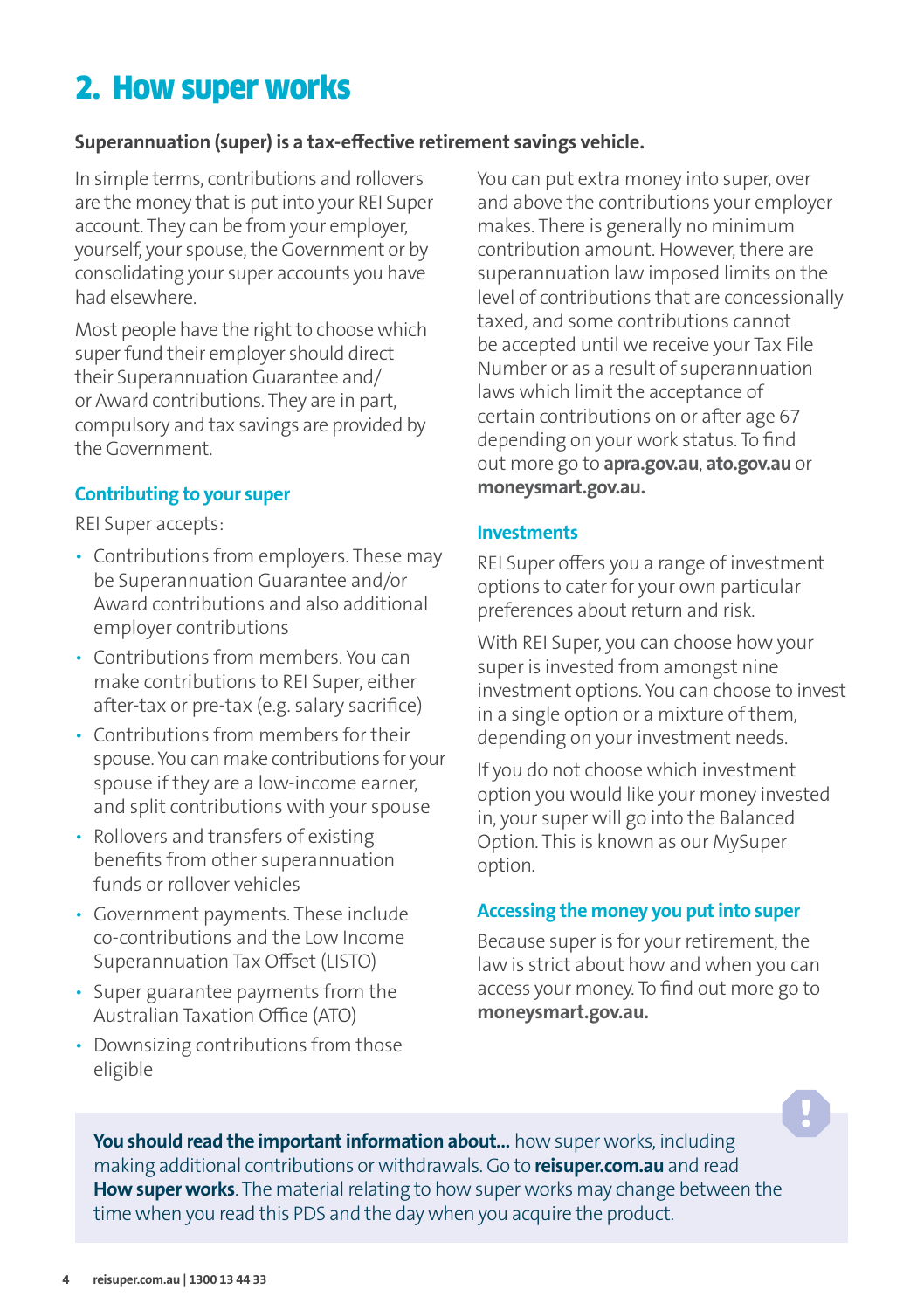### 3. Benefits of investing with REI Super

- $\checkmark$  Real estate industry specialists that understand you
- $\checkmark$  Investments to produce long term results for you
- $\blacktriangleright$  All profits are returned to members, not shareholders
- $\checkmark$  Cost effective insurance for eligible members
- $\checkmark$  The tools and advice to help make the most of your super
- MySuper authorised which means that our default option has passed rigorous regulatory requirements on fees, insurance and investments so can continue to be used as your default super fund
- $\checkmark$  Binding death benefit beneficiary nominations are available.

#### **As a member of REI Super, you will be entitled to receive:**

- $\angle$  An annual report available on our website or as a hard copy
- $\checkmark$  A statement of benefits showing your details effective 30 June
- $\swarrow$  Regular updates and communications about your super
- V Newsletters
- $\checkmark$  Opportunities to attend seminars
- $\angle$  Access to licensed financial advisers
- $\swarrow$  Anytime, anywhere access to your account via our website and app
- $\checkmark$  Access to low-cost banking products from ME Bank.

**reisuper.com.au | 1300 13 44 33 5**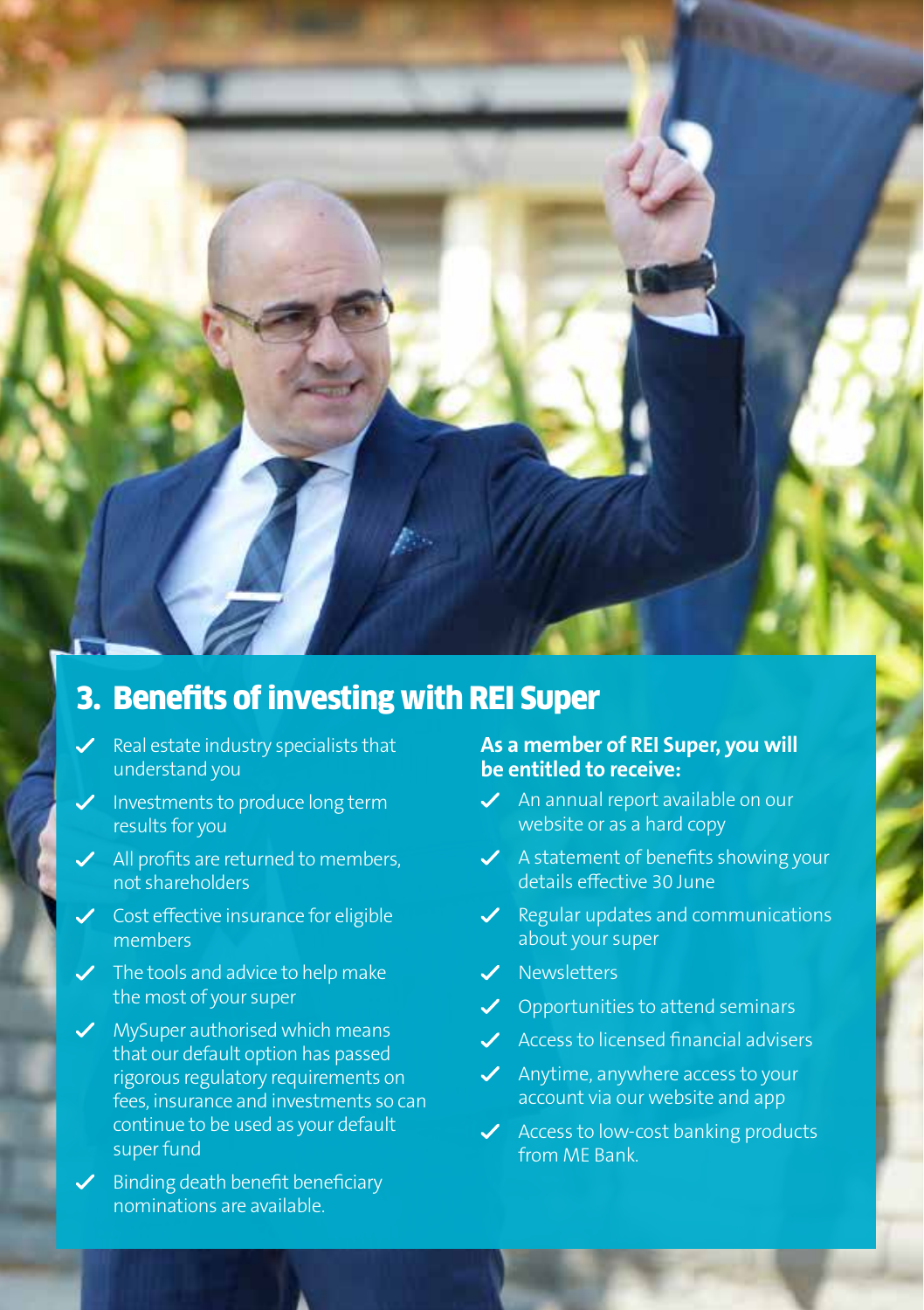# 4. Risks of super

#### **Investment decisions are important and should reflect your particular circumstances.**

All investments carry some form of risk, so in making a decision, it is important to consider the investment, its level of risk and diversification and how it relates to your investment goals, other investments you may hold, your tolerance to that risk, and your proposed investment period. Factors that may affect your decision include:

- Different strategies may carry different levels of risk, depending on the assets that make up the strategy
- Assets with the highest long-term returns may also carry the highest level of shortterm risk
- Changing economic cycles
- Political events
- Investment market sentiment
- Changes in tax and legislation
- Changes in interest rates and currency
- Factors affecting particular industries, companies or securities.

None of the investment options is guaranteed, and their value may rise and fall. When choosing a MySuper product or another investment option, you may wish to seek professional financial advice as well as considering:

- The amount of time your money will be invested before you retire
- The level of investment earnings (return) which you are hoping for

• The level of risk (volatility) with which you are comfortable.

And also that:

- The value of investments will vary
- The level of returns will vary, and future returns may differ from past ones
- Superannuation laws may change in the future
- The amount of your future superannuation savings (including contributions and returns) may not be enough to provide adequately for your retirement
- The level of risk for each person will vary depending on a range of factors including your age, investment time frame, where other parts of your wealth are invested and your tolerance to risk.

While REI Super aims to achieve the investment objectives for each investment option, returns will vary and members may lose some of their money. There will also be periods when the investment objectives are not met.

#### **You should read the important information about...**

the risks of investing in super before making a decision.

Go to **reisuper.com.au** and read **Risks of super.** The material relating to the risks of investing in super may change between the time when you read this PDS and the day when you acquire the product.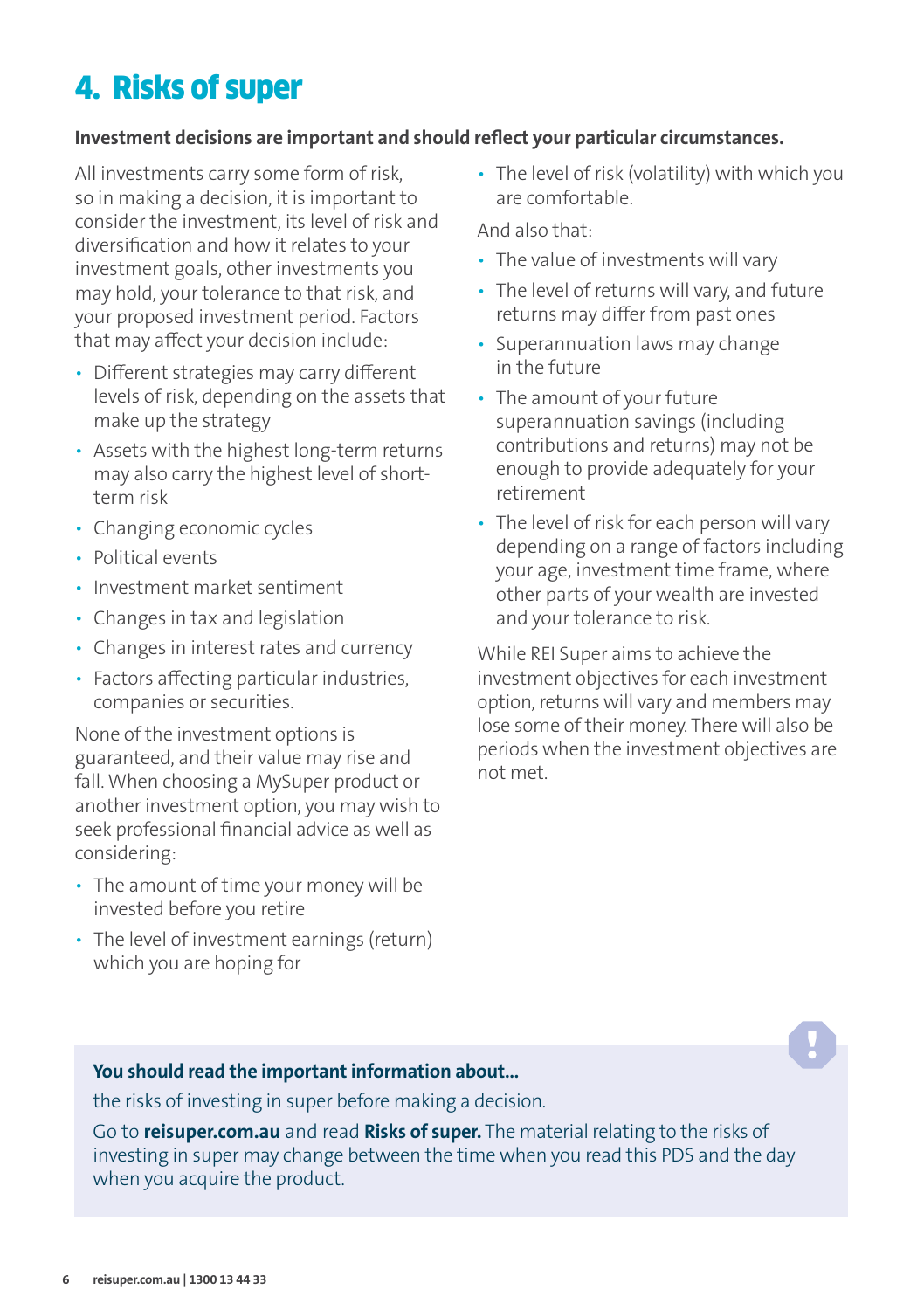# 5. How we invest your money

**REI Super offers you a range of investment options to cater for your own particular preferences about return and risk.**

#### **You choose where your super is invested**

There are nine investment options available. Each investment option has a different level of growth and defensive assets. They are Growth, Balanced (MySuper and default option), Stable, Cash, Australian Shares, International Shares, Australian Property, Global Property and Bonds. You can choose a single investment option, or a mixture of different options, when you join REI Super.

You can also choose different investment options to apply to ongoing contributions from those applying to your existing account balance.

**You should always consider the likely return, risk and investment time frame when making your investment decision**. The Trustee may change the investment objective or strategy (including strategic asset allocation of an investment option), add new, or close, terminate or suspend, investment options, and add and remove investment managers at any stage. Where possible, we will let you know if we do this.

#### **Switching investment options.**

You can switch your money or ask for future contributions be paid into a different option. Simply log on to your account online at **reisuper.com.au**. Switching investment options can be a significant, we strongly recommend you seek financial advice before switching. For more help, visit **reisuper.com.au**.

#### **Social and ethical investment choices.**

For information about how we take labour, environmental, social or ethical considerations into account when we invest, see our **Investment Guide** at **reisuper.com.au**.

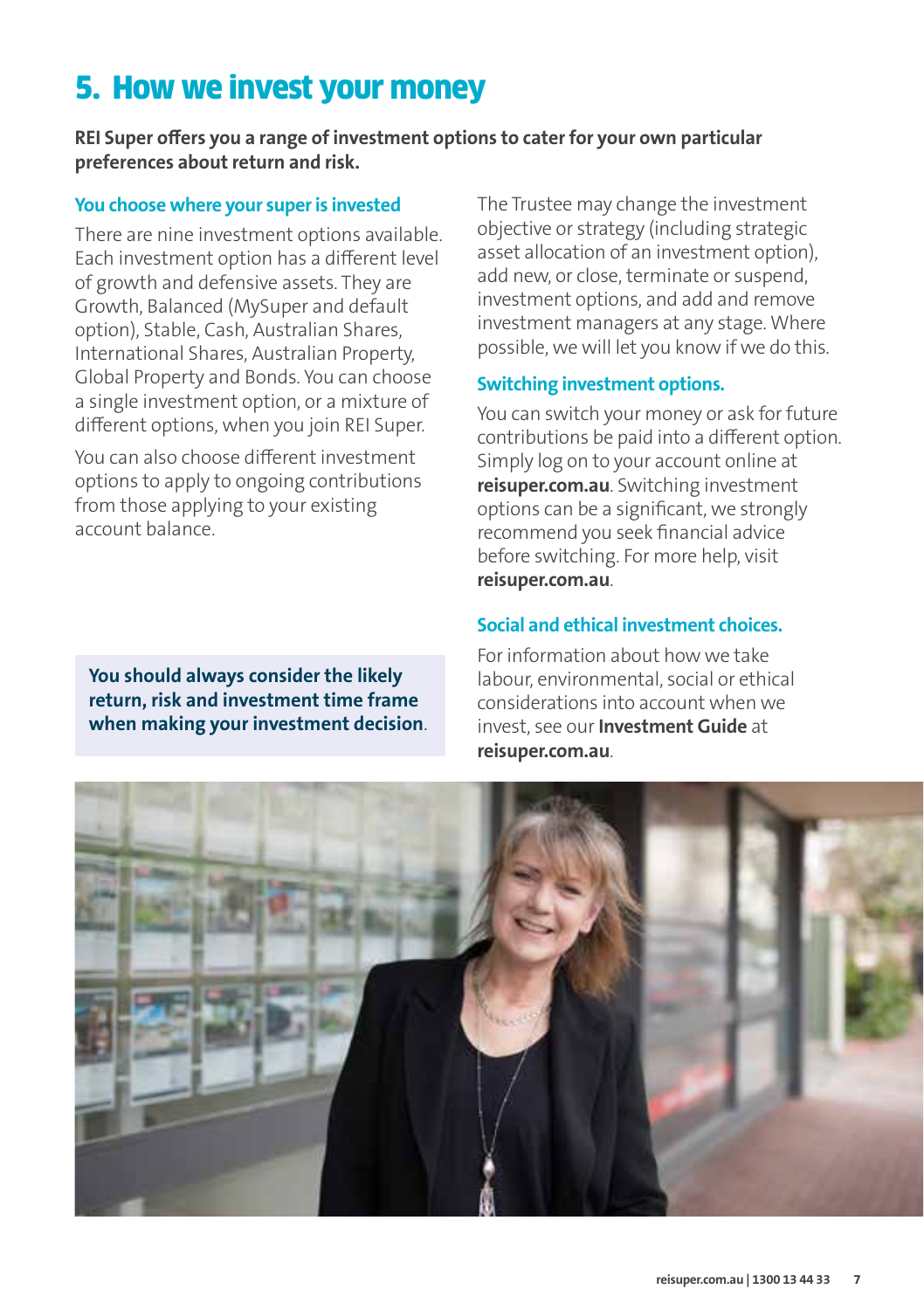#### **If you do not choose**

If you do not choose an investment option, your account balance and all future contributions and rollovers will be invested in the Balanced option, which is our MySuper option. The Trustee has designed this as the Fund's default investment option and considers this appropriate for members who do not make an investment choice. Refer to the Investment Guide for a more detailed summary of this option.

| <b>Balanced (MySuper and default option)</b>                         |                                                                                                                                                                                                                                                                                                                                                                                                                                                                        |  |  |  |
|----------------------------------------------------------------------|------------------------------------------------------------------------------------------------------------------------------------------------------------------------------------------------------------------------------------------------------------------------------------------------------------------------------------------------------------------------------------------------------------------------------------------------------------------------|--|--|--|
| What type of investment is it?                                       | Growth-oriented diversified investment.                                                                                                                                                                                                                                                                                                                                                                                                                                |  |  |  |
| Investment return objective is:                                      | To earn a rate of return, after investment fees and tax that<br>exceeds CPI by at least 3% per annum over rolling 10 year<br>periods.                                                                                                                                                                                                                                                                                                                                  |  |  |  |
| Investment time frame:                                               | Medium term $-10$ years plus.                                                                                                                                                                                                                                                                                                                                                                                                                                          |  |  |  |
| <b>Expected frequency of negative</b><br>return over 20 year period: | 4 years in every 20 years.                                                                                                                                                                                                                                                                                                                                                                                                                                             |  |  |  |
| Risk profile:                                                        | Medium to high                                                                                                                                                                                                                                                                                                                                                                                                                                                         |  |  |  |
| Summary of risk/return profile:                                      | The Balanced investment option is designed for members who<br>want higher potential returns and who are willing to accept a<br>reasonably high level of fluctuations in returns. This option<br>invests mainly in growth assets with some interest bearing<br>defensive assets. It has potential for high returns over time due<br>to the significant proportion of growth assets. However, returns<br>will vary and are expected in some years to be low or negative. |  |  |  |

\* The investment objective is set at a level that the Trustee believes is achievable over a longer term. The objective may not be achieved in each year during that term..

#### **Balanced (MySuper)**



#### **Strategic Asset Allocation**

| 1                           | <b>Australian Shares</b>        | 27.00% |
|-----------------------------|---------------------------------|--------|
| 2.                          | International Shares (Hedged)   | 14.40% |
| 3.                          | International Shares (Unhedged) | 17.60% |
| $\mathcal{A}_{\cdot}$       | Global Property Securities      | 3.00%  |
| -5.                         | Unlisted Property               | 4.00%  |
| 6.                          | Global Listed Infrastructure    | 2.00%  |
| $\overline{\phantom{0}}$ 7. | Unlisted Infrastructure         | 6.00%  |
| 8.                          | Australian Bonds                | 10.00% |
| 9.                          | International Bonds (Hedged)    | 8.00%  |
|                             | 10. Inflation-Linked Securities | 3.00%  |
| 11.                         | Cash                            | 5.00%  |

Allocations shown may vary by up to +/- 15%.

#### **You should read the important information about...**

our investments including our philosophy, information on our implemented investment consultant and more information on the Balanced (MySuper) Option as well as other investment options, before making a decision. Go to **reisuper.com.au** and read our **Investment Guide**. The material relating to our investments may change between the time when you read this PDS and the day when you acquire the product.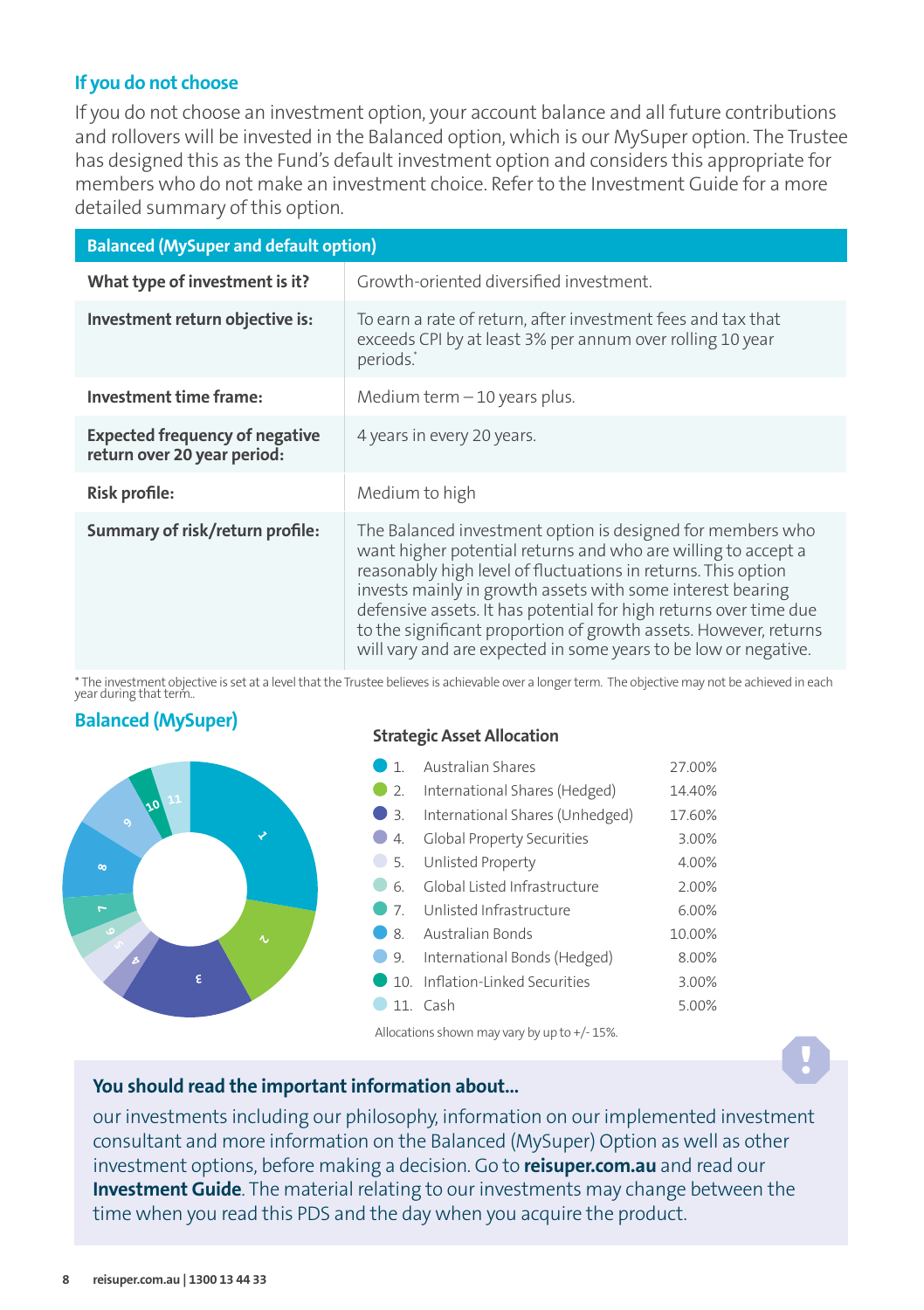### 6. Fees and costs

**Under Australian law, REI Super is required to include the below warning about fees and costs. The Trustee negotiates with its service providers to ensure fees to our members are competitive. You pay no contribution fees and the Fund does not pay commissions to financial advisers.**

#### **Did you know?**

Small differences in both investment performance and fees and costs can have a substantial impact on your long term returns.

For example, total annual fees and costs of 2% of your account balance rather than 1% could reduce your final return by up to 20% over a 30-year period (for example, reduce it from \$100,000 to \$80,000). You should consider whether features such as superior investment performance or the provision of better member services justify higher fees and costs. You or your employer, as applicable, may be able to negotiate to pay lower fees.<sup>\*</sup> Ask the fund or your financial adviser.

**To find out more:** If you would like to find out more or see the impact of fees based on your own circumstances, the **Australian Securities and Investments Commission (ASIC)** website (**moneysmart.gov.au**) has a superannuation calculator to help you check out different fee options.

\* Please note that you or your employer, as applicable, cannot negotiate to pay lower fees in REI Super.

#### **How fees are charged**

Fees and costs can be deducted directly from your account or deducted from investment returns or fund assets. All dollar-based fees related to administration of your account are deducted directly from your account, and the amounts are shown on your annual member statement.

All other percentage-based fees are deducted from your investment earnings before the earnings are added to your account.

You should use the information in the fee table that follows to compare costs between different superannuation products.

#### **Varying of fees**

All fees are current at the time of publication. They may be revised or adjusted by us from time to time. We may also introduce new fees from time to time.

If there were to be a material increase in fees, we'll notify you at least 30 days in advance of the change.

Where there is a materially adverse change to the Indirect Cost Ratio, we will update the PDS. Where the change is not materially adverse, we will provide an update on our website at **reisuper.com.au**.

**Additional fees may be paid to a financial adviser if you consult with one.**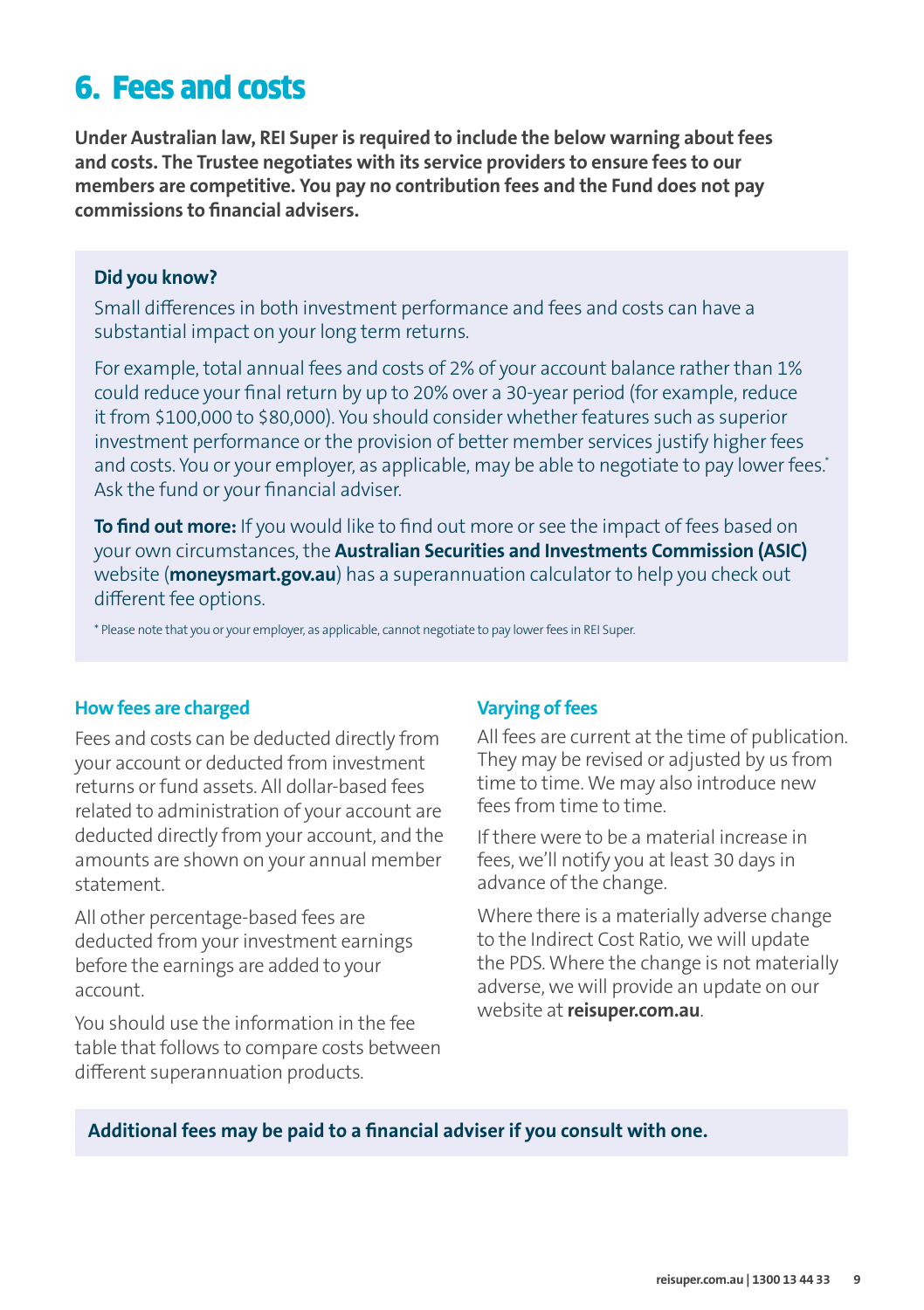#### **Balanced (MySuper Option)**

| <b>Type of fee</b>                                                                                          | <b>Amount</b>                           | How and when paid                                                                                                                                                                                            |
|-------------------------------------------------------------------------------------------------------------|-----------------------------------------|--------------------------------------------------------------------------------------------------------------------------------------------------------------------------------------------------------------|
| Investment fee <sup>1</sup>                                                                                 | $0.60\%$ p.a.<br>(estimated)            | These fees are not deducted directly from your account.<br>They are deducted proportionately from the investment<br>option and reflected in the calculation of the unit prices,<br>usually weekly.           |
| Administration fee <sup>1</sup>                                                                             | $0.25%$ p.a.                            | The percentage fee is not deducted directly from your<br>account. This fee is deducted proportionately from the<br>investment option and reflected in the calculation of the<br>unit prices, usually weekly. |
| Buy/Sell spread                                                                                             | Buy spread: 0.14%<br>Sell spread: 0.14% | These amounts are not deducted directly from your<br>account. They are charged each time units are bought or<br>sold on your behalf and reflected in the calculation of the<br>unit prices, usually weekly.  |
| Switching fee                                                                                               | Nil                                     | Not applicable.                                                                                                                                                                                              |
| <b>Advice fees</b> relating<br>to all members<br>investing in the<br>MySuper or other<br>investment options | Nil                                     | See below.                                                                                                                                                                                                   |
| <b>Other Fees and</b><br>Costs <sup>2</sup>                                                                 | Various                                 | Deducted from your account, when applicable                                                                                                                                                                  |
| Indirect Cost Ratio <sup>1</sup>                                                                            | $0.11\%$ p.a.<br>(estimated)            | These costs are incurred indirectly by our investment<br>managers and are attributed to the investment option<br>before the gross investment returns have been determined.                                   |

1 If your account balance is less than \$6,000 at the end of REI Super's income year, the total combined amount of administration fees, investment fees and indirect costs charged to you is capped at 3% of the account balance. Any amount charged in excess of that cap must be refunded.

2 Activity fees, insurance fees and advice fees for personal advice may apply. See the 'Additional explanation of fees and costs' in **Fees and costs** at **reisuper.com.au**.

Past fees and costs may not be a reliable indicator of future fees and costs.

#### **You should read the important information about fees and costs including some defined terms that are relevant...**

for the Balanced (MySuper option) and other investment options, before making a decision. Go to **reisuper.com.au** and read **Fees and costs**. The material relating to the fees and costs may change between the time when you read this PDS and the day when you acquire the product.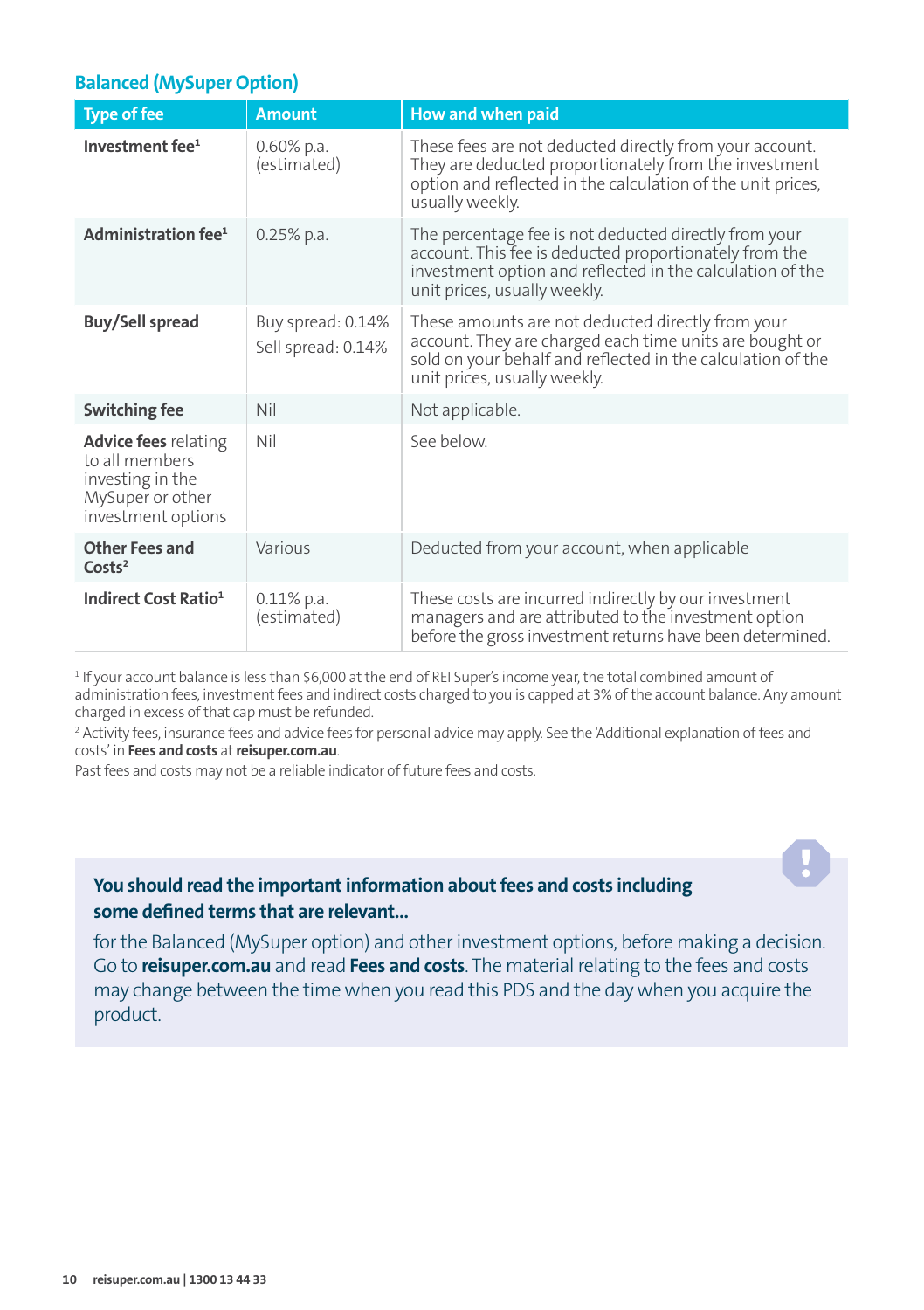#### **Example of annual fees and costs**

The table on the right gives an example of how the fees and costs in the Balanced (MySuper) option for this superannuation product can affect your superannuation investment over a one-year period. You should use this table to compare REI Super with other super products.

| <b>Example - Balanced (MySuper option)</b>                      |       | <b>Balance of \$50,000</b>                                                                                               |
|-----------------------------------------------------------------|-------|--------------------------------------------------------------------------------------------------------------------------|
| Investment fees                                                 | 0.60% | For every \$50,000 you have in the superannuation product<br>you will be charged \$300 each year.                        |
| <b>PLUS administration</b><br>fees                              | 0.25% | And, you will be charged \$125 in administration fees each<br>year.                                                      |
| <b>PLUS indirect costs for</b><br>the superannuation<br>product | 0.11% | And, indirect costs of \$55 will be deducted from your<br>investment each year.                                          |
| <b>EQUALS</b> cost of<br>product                                |       | If your balance was \$50,000, then for that year you will be<br>charged fees of \$480.00 for the superannuation product. |

Please note: Additional fees may apply.

#### **Fees for financial advice**

Financial planning is offered to REI Super members through our appointed administrator and consultant, Mercer. Mercer financial advisers are authorised representatives of Mercer Financial Advice (Australia) Pty Ltd (MFA) ABN 76 153 168 293, Australian Financial Services Licence 411766.

Mercer financial advisers are salaried professionals who do not receive commissions for advice provided to our members. You can arrange an appointment with them to discuss your financial situation. There is no cost or obligation for the initial consultation.

You will be provided with a fixed price quote. Any fees are set by agreement between you and Mercer. The Statement of Advice given to you by the adviser will include any details about applicable fees. Contact Mercer on **1300 13 44 33**.

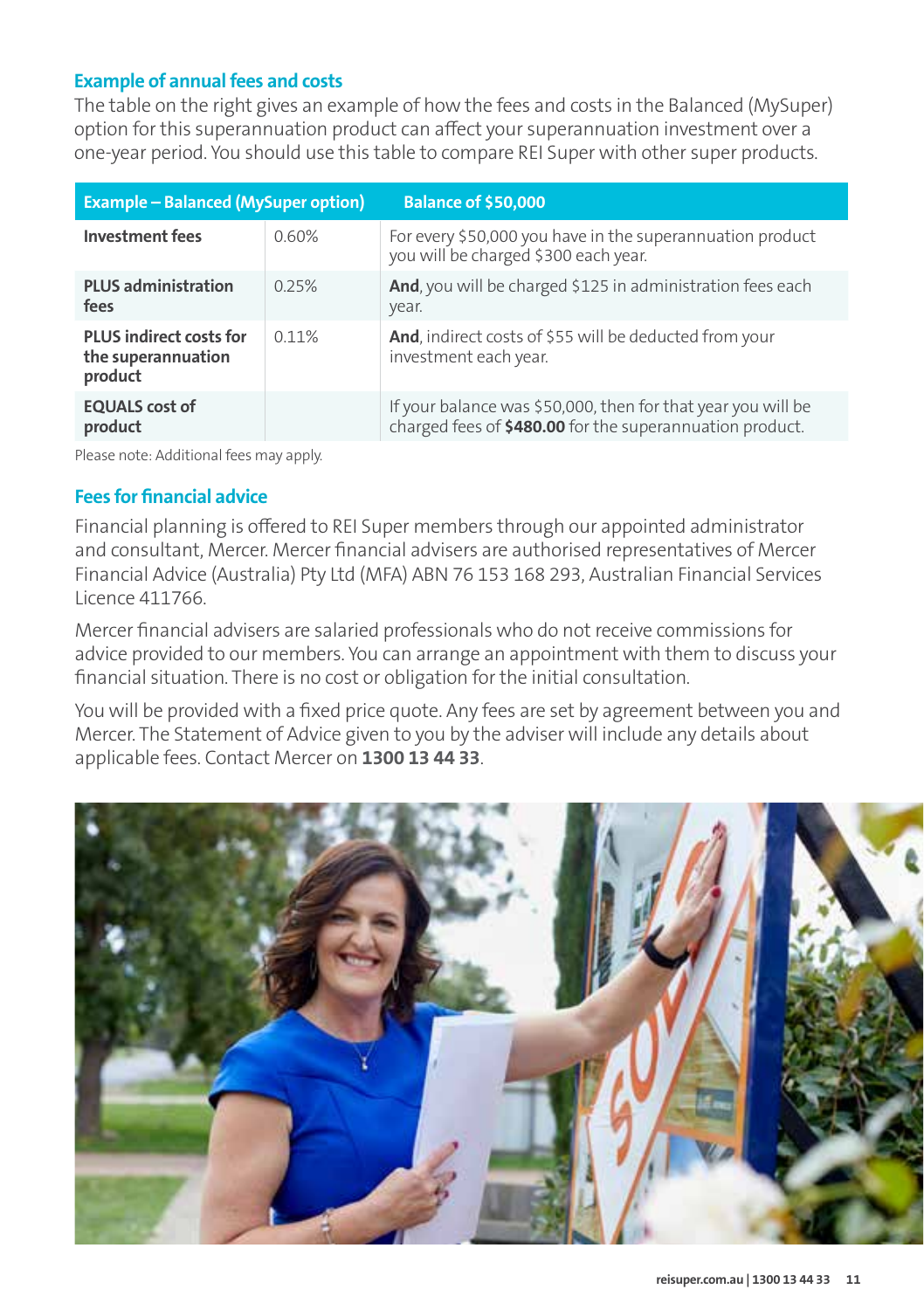# 7. How super is taxed

#### **This section isn't a comprehensive and complete tax guide.**

The taxation treatment of super is complex; we recommend you contact the Australian Tax Office (ATO) on **ato.gov.au** or your financial adviser for further details in relation to your own personal circumstances. Superannuation is generally taxed at three

stages:

- 1. Contributions paid into a super fund
- 2. Investment earnings of a super fund
- 3. Benefits from a super fund.

#### **Tax on contributions:**

Concessional contributions include Superannuation Guarantee (SG), salary sacrifice, any extra employer contributions, and contributions for which a tax deduction is claimed.

These are usually taxed at a rate of up to 15%. High income earners are subject to a higher rate of tax. Non-concessional or aftertax contributions are not usually taxed.

The Government sets annual limits for concessional and non-concessional contributions and if you exceed them, additional tax may apply.

#### **Tax on investment earnings:**

Investment earnings are generally taxed at a rate of up to 15%.

#### **Tax on benefits:**

If you are under 60 years of age, your super withdrawals may be taxed. Once you turn 60, they are generally tax-free.

#### **You should read the important information about...**

how super is taxed before making a decision. Go to **reisuper.com.au** and read **How super is taxed**. The material relating to how super is taxed may change between the time when you read this PDS and when you acquire the product.



When acquiring a superannuation product you should provide your Tax File Number (TFN). If we don't have your TFN, you may pay extra tax on your contributions or when you later access your benefit, or not be able to make some types of contributions. It will also be difficult to trace different super amounts in your name. This can mean that you may not receive all of your super benefits when you retire. Also note there will be taxation consequences if your superannuation contribution caps are exceeded.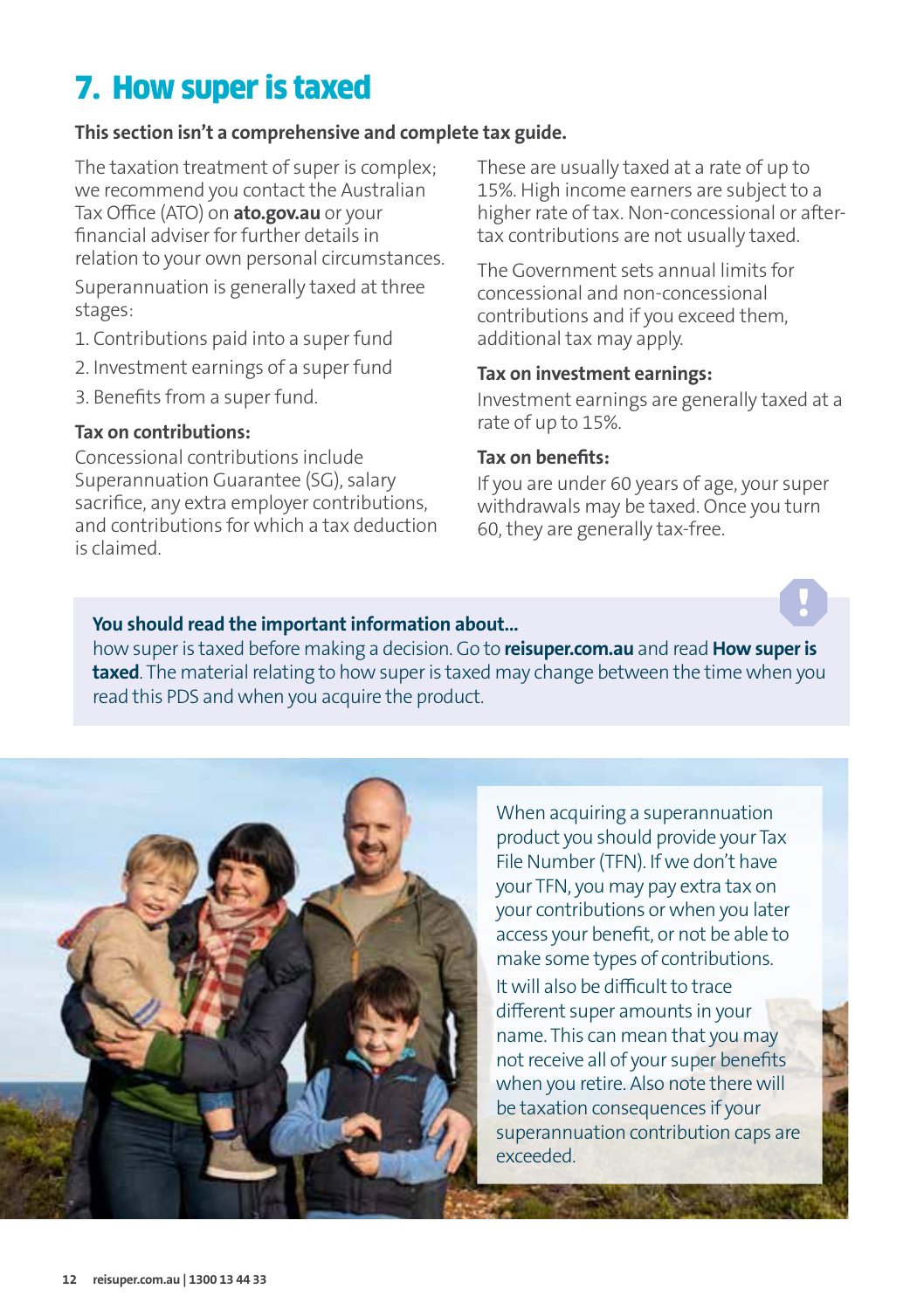# 8. Insurance in your super

#### **REI Super can provide eligible members joining with modern and flexible insurance cover.**

It is generally true that for many members, their need for insurance cover changes over the course of their working lives. Often, younger members are just starting out – they may not yet be in a permanent relationship, and may not yet have family responsibilities, or have acquired assets such as a house which likely involves taking out a mortgage.

On the other hand, later on, people are likely to be heavily involved in raising a family, and these may be the years where people will carry the greatest level of debt. So therefore, they need to be able to obtain greater insurance protection from their super fund to meet these needs.

#### **Types of insurance the Fund provides**

Death and Total and Permanent Disablement (TPD) cover for eligible members. Eligible members may also apply for optional Income Protection cover.

Insurance cover is also subject to terms and conditions (including exclusions). For example, if you have previously been paid, are claiming or are entitled to a terminal illness or TPD benefit or diagnosed with a terminall illness prior to cover commencing or recommencing, any default cover will be subject to Limited Cover restrictions indefinitely.

Limited Cover restrictions mean that your insurance cover will be limited to an illness that first becomes apparent or an injury that first occurs on or after the date your insurance cover commenced.

#### **Cover when you join REI Super**

Generally, insurance cover is not provided automatically when you join REI Super, however you may be automatically provided with Default cover for Death and TPD of 4 units after joining.

Under Government legislation, UNLESS you elect (opt in) to have default cover earlier, default cover can be provided once you satisfy the following:

- (i) Cover had not previously commenced under **opt-in** or had not previously cancelled or ceased for you in REI Super; and
- (ii) You are aged 25 or above, and your account balance has reached \$6,000 or more at least once, and
- (iii) An **Active Contribution** is received on/after (i) and (ii) are satisfied.

#### **If you don't want default cover to commence automatically once you meet (i), (ii) and (iii) you can opt out by contacting REI Super on 1300 13 44 33.**

Default Cover will commence from the date the first Active Contribution is received after (i) and (ii) are satisfied provided you meet other eligibility criteria, and is subject to Limited Cover restrictions for the first 30 days.

 These Limited Cover restrictions will usually be lifted and will be replaced by Full Cover after the first 30 days once:

- an SG contribution is received for you within 120 days prior to cover commencing; and
- you satisfy **Additional Criteria** on the date cover commences; and
- you are in **Active Employment** for first 30 days of cover commencing.

Otherwise these Limited Cover restrictions will usually continue for a minimum of 24 months and will be lifted if the Member is in Active Employment for the last 30 consecutive days of that minimum period – if not Limited Cover restrictions will continue until the Member is in Active Employment for 30 consecutive days.

In some circumstances, Limited Cover will not be replaced with Full Cover under the above criteria, because Limited Cover restrictions apply indefinitely. Some (but not all) definitions relevant to the commencement of Default cover and the application of Limited Cover restrictions are shown below.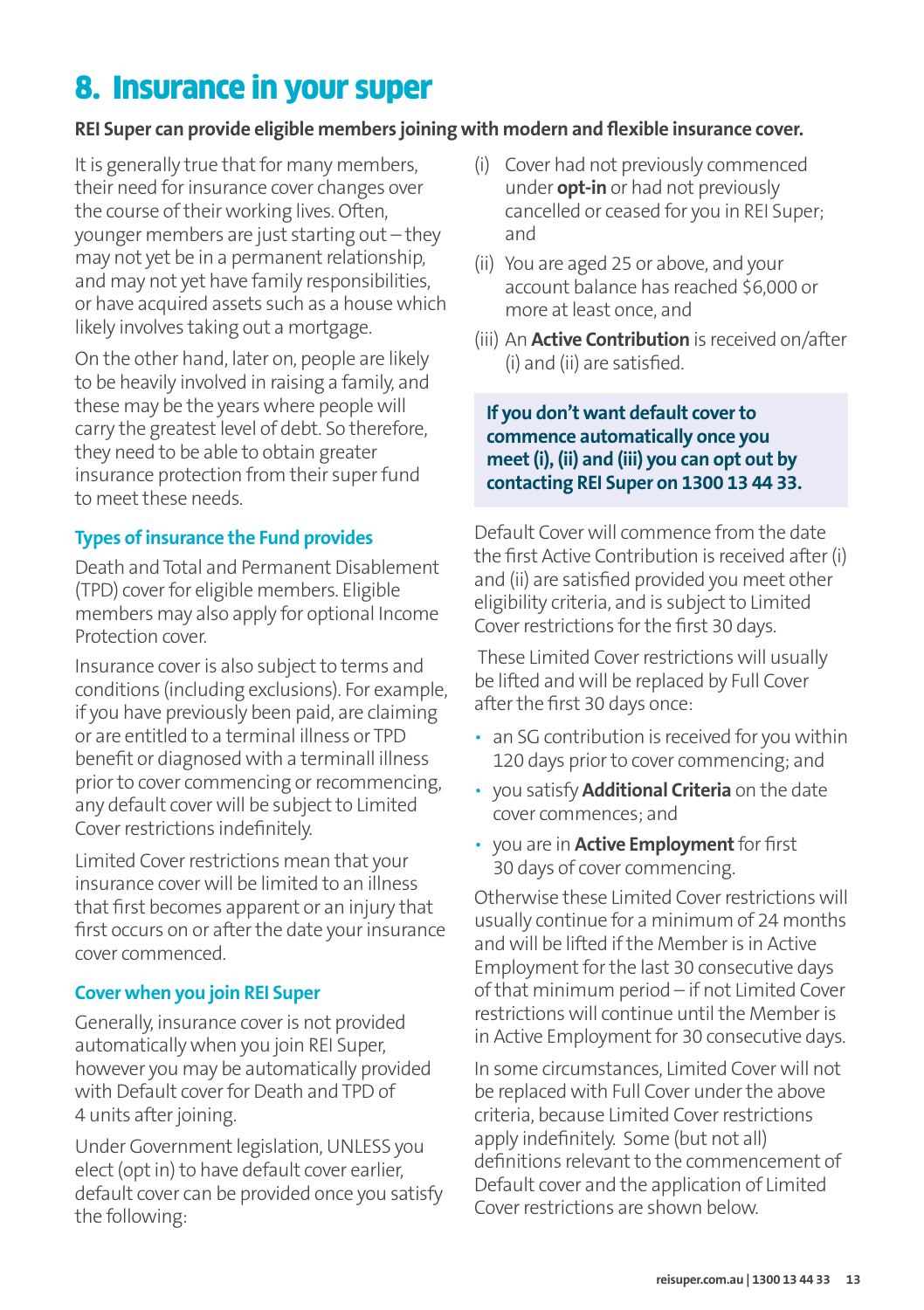#### **Active Contribution**

An Active Contribution includes an employer (e.g. SG or salary sacrifice) contribution, personal contribution or roll-in.

#### **Active Employment**

A member is in active employment if they are:

- Gainfully Employed and not absent from work or on leave due to illness or injury;
- actively performing or capable of performing all the duties of their occupation for at least 35 hours per week (even if not working 35 hours per week), free from limitation due to illness or injury; and
- not in receipt of, or entitled to claim, Income Support Benefits from any source including but not limited to workers' compensation benefits, statutory motor accident benefits or disability income benefits (including government income support benefits of any kind).

#### **Additional criteria**

Within the 6 months prior to the cover commencing or recommencing the member:

- has not been diagnosed with, is not seeking medical opinion for, is not under investigation and has not been advised to undergo investigations for, a Degenerative Condition; and
- has not been absent from work or been on restricted duties or hours for more than 7 consecutive working days due to injury or illness.

Additional criteria will be assessed at the time an insurance claim is made.

#### **Opt-in for Default cover**

You can opt in to have default cover earlier, if you are under 25 or your account balance is less than \$6,000, subject to other eligibility and commencement of cover rules. You can do this without undergoing the Insurer's usual assessment ('underwriting') and approval process, by completing the *Membership Application form*, or at a later time by completing the required form (provided you opt in within 180 days of joining REI Super). Refer to our *Insurance* 

*Guide* on our website at **reisuper.com.au** or contact our helpline on **1300 12 44 33** to find out more about how to opt-in.

#### **How much Default cover is provided?**

Refer to the 'Basic Death & TPD cover' table for the amount of default cover that is provided for each unit of cover. For example, if you are aged 25, you will be provided with \$296,000 of Death and TPD cover, if eligible.

You can adjust or cancel your cover at any time by logging into your online account at **reisuper.com.au** or by completing the *Adjusting your insurance cover form* available on our website. Cover ceases in some other circumstances.

#### **Basic Death & TPD Cover**

| Age at date of Death or<br><b>Disablement</b> | <b>Sum Insured for</b><br>1 unit of cover |
|-----------------------------------------------|-------------------------------------------|
| $25 - 37$                                     | $$74,000 - $104,000$                      |
| $38 - 45$                                     | $$103,250 - $55,000$                      |
| $46 - 55$                                     | $$49,000 - $14,025$                       |
| $56 - 65$                                     | $$12.500 - Nil$                           |

The amount of cover reduces each birthday after you turn 37. You should refer to the **Insurance Guide** available at **reisuper.com.au** for the full sum insured table.

#### **Applying for Death and TPD cover**

You can apply for Death and TPD cover (including additional cover if you are provided with default cover) subject to the maximum levels stated in the **Insurance Guide** online simply by logging in to your online account at **reisuper.com.au** and going to the insurance area. Fast and simple, your online insurance application should take less than 10 minutes to complete. This is referred to as 'underwritten insurance cover'.

When applying for underwritten insurance cover, you are required to comply with the Duty of Reasonable Care not to make a Misrepresentation as set out in the 'Other important information' section in the **Insurance Guide** available at **reisuper.com.au**.

The Insurer may accept your application, and in some cases, apply exclusions to Death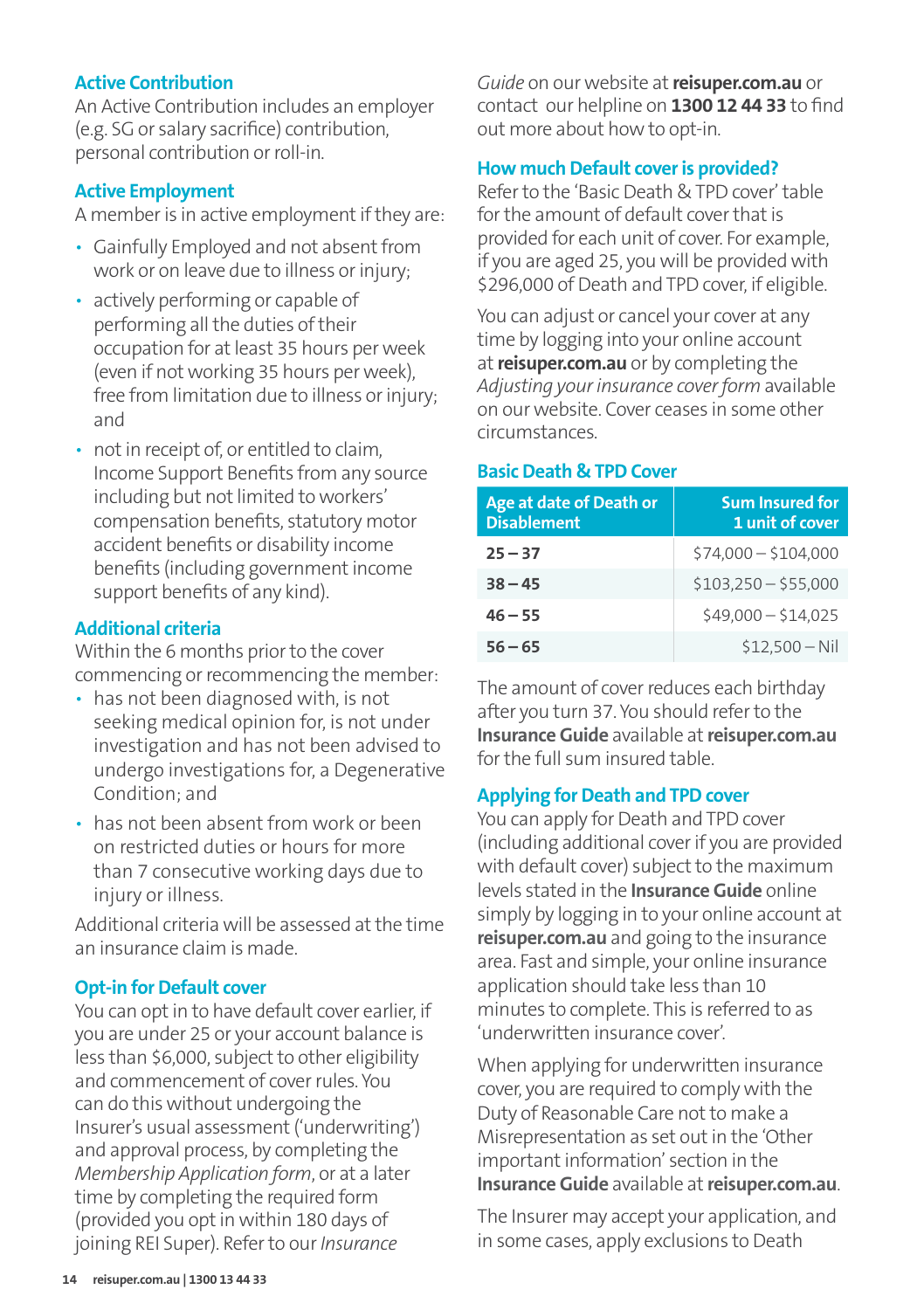or TPD cover you apply for. The Insurer may also accept certain types of cover and decline another type of cover. For instance, the Insurer may accept your application for additional death cover and decline you for additional TPD cover. Terms and conditions apply.

#### **Optional Income Protection Insurance (IP) cover**

IP cover allows you to insure against your loss of income if you are unable to work through Illness or Injury and lodge an eligible claim with our Insurer. The payment of all IP benefits is subject to an insured member's claim meeting the terms and conditions of the insurance policy.

You can apply for cover up to 85% of your annual salary. IP cover is also underwritten cover and any application for IP cover is subject to the Insurer's acceptance and additional exclusions may be applied by the Insurer. A maximum of 75% is paid to you as income and 10% contributed to your REI super account, if you are unable to work. There is a waiting period of 90 days (with 30 and 60 day options available) for members and a benefit payment period of up to 2 years (but not past age 65).

#### **How much does insurance cost?**

Generally, for Employer Sponsored members, each unit of Death & TPD cover costs \$2.05 per week and Death only cover costs \$1.03 per week. Generally, for Direct members, each unit of Death & TPD cover costs \$4.00 per week and Death only cover costs \$2.01 per week.

You are treated as an Employer Sponsored member if you are currently employed or self-employed in the real estate industry and employer contributions are made for you to REI Super. Otherwise you will be a Direct member. Please read the **Insurance Guide**, available at **reisuper.com.au**, for more information about insurance costs.

Each unit of IP cover provides a benefit of \$5,200 per annum. A minimum of two units of IP cover (\$10,400) applies. The insurance fees payable for each unit of IP cover per annum may range from \$6.48 to \$94.13 depending on age. This cost is applicable for a 90-day waiting period.

**The cost of any default cover provided to you will be deducted from your account unless you opt out, cancel the cover or cover is cancelled under the rules of the policy or government legislation.**

**Information in the Insurance Guide may affect your entitlement to insurance cover so you should read it before deciding whether the insurance is appropriate.**

#### **Can I transfer cover from elsewhere?**

You can transfer existing Death, TPD and IP cover that you have from other super funds, by completing an Application to Transfer Insurance Cover available on our website. Transfers are subject to the maximum levels stated on the form. Other conditions apply.

#### **Need help?**

The Fund has an insurance calculator on the website at **reisuper.com.au/insurancecalculator**. This can help you to determine how much cover you need and the cost of that cover. Our helpline consultants, available on **1300 13 44 33** can also assist you with discussing your insurance options.

**The Insurer reserves the right to vary or restrict your cover based on health evidence you may have supplied and the level and type of cover available, when applying for cover. You will be advised if this applies to you.**

#### **You should read the important information about...**

insurance before making a decision. Go to **reisuper.com.au** and read the **Insurance Guide** for more information about the eligibility, cancellation, level and type of cover available, the cost and any conditions and exclusions that may apply to insurance cover provided through REI Super. The material relating to insurance may change between the time when you read this Statement and when you acquire the product.